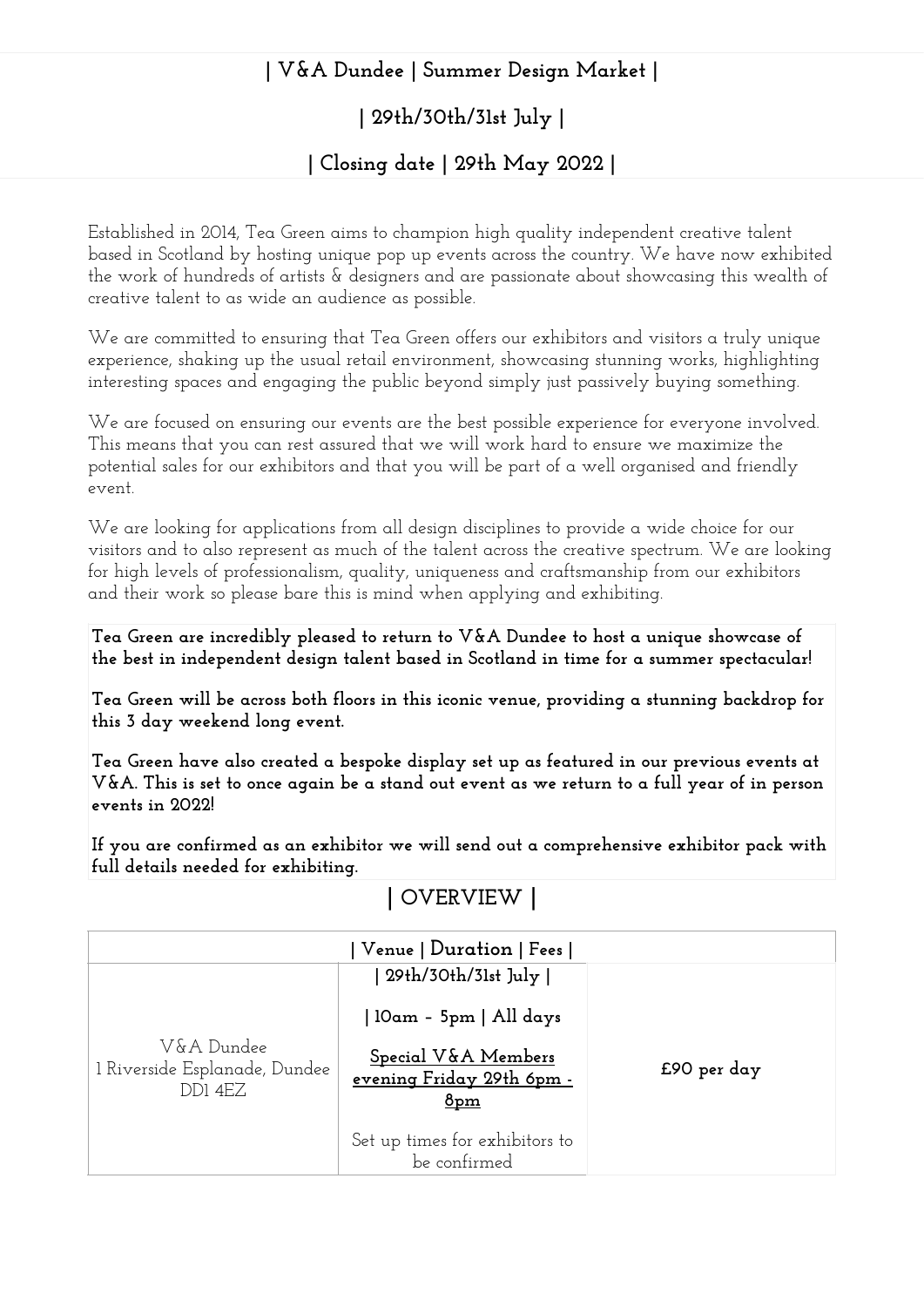## **| Special V&A Members evening |**

On the Friday evening between 6pm - 8pm, V&A Dundee will be hosting a special members only shopping event for the market. We ask that all exhibitors offer a 10% discount during this 2 hour event. We feel this offers something special for members, engaging them to make the most of the shopping opportunity, whilst not expecting exhibitors to offer a discount for the full event.

## **| Exhibiting duration available |**

We will have a number of options available for exhibitors to select from in terms of when they would like to exhibit, which are -

#### **Friday & Saturday only**

**Sunday only** 

#### **Full duration - Friday, Saturday & Sunday**

## **| Extra requirements |**

We strive to accommodate any extra requirement from our exhibitors. If you have any please outline this in the application form. Mainly this is in terms of access to power.

We cannot guarantee that we can meet all requirements but we will try our best.

## **| Display |**

As highlighted, Tea Green have a bespoke display for this event, in a move away from trestle tables with table clothes that better suits the venue.

This is a slick and clean display which offers a dynamic and adaptable table top display with some hanging space. Table tops are 1.2m long with a depth of 60cm. Full details of the display will be given to successful exhibitors in a comprehensive exhibitor pack.

Each exhibitor will also be given white storage boxes for keeping extra stock etc tidy under their table & we will have additional plinths available for wrapping, or to use as display in front/under stands.

We will also provide exhibitors a separate space to security store personal belongings & extra stock so that under the tables can be kept clear.

## **| Insurance |**

All exhibitors MUST have public liability insurance in time for the event

## **| COVID 19 |**

We will be monitoring the situation closely and will adhere to the guidelines specified by the Scottish Government. Specific information & requirements for those exhibiting will be outlined in the exhibitor pack nearer the time.

We will also operate a reserve list for this event to manage any cancellations due to COVID-19 (including positive tests, self-isolation requirements or changes to restrictions on travel etc).